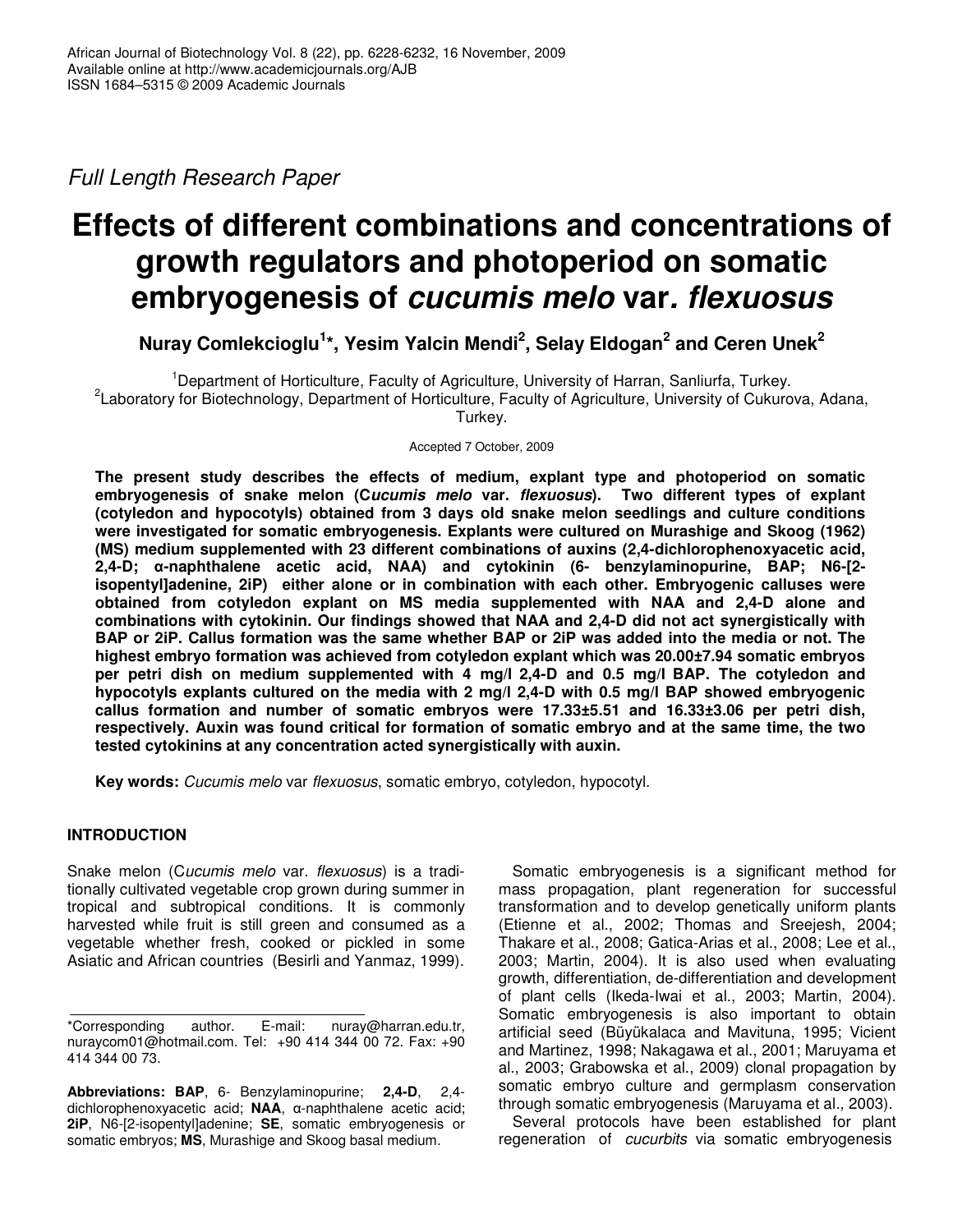from different explant type (Chee, 1990; Choi et al., 1994; Nakagawa et al*.,* 2001; Chaturvedi and Bhatnagar, 2001; Lee et al*.,* 2003; Thomas and Sreejesh, 2004; Park et al., 2005; Pal et al., 2007; Selvaraj et al., 2007; Cho et al., 2008; Shah et al., 2008) nevertheless, there are no reports on somatic embryogenesis of *Cucumis melo* var. *flexuosus*.

Somatic embryogenesis can be limited by various factors such as genotype, explant type, culture media composition, growth regulators, and photoperiod (Gonzalez et al*.*, 2001; Corredoira et al*.*, 2003).

The objectives of the present study were to develop and optimize an efficient *in vitro* regeneration protocol by somatic embryogenesis for *Cucumis melo* var. *flexuosus* and to investigate effects of different explant type, growth regulators and photoperiod on embryogenic callus formation and somatic embryo.

#### **MATERIALS AND METHODS**

Two explant types (hypocotyls and cotyledon) of *Cucumis melo* var. *flexuosus* using different concentrations and combinations of auxin (2,4-D - NAA) and cytokinin (BAP - 2 iP) were studied to obtain somatic embryo. Regeneration media were MS medium supplemented with different combinations of:

2,4-D (0, 2, 4 mg/l,) and BAP (0.5, 0.1 mg/l), NAA (2, 4 mg/l) and BAP (0.1, 0.5 mg/l), 2,4-D (0, 2, 4 mg/l) and 2ip (0.1, 0.5 mg/l) MS medium without hormones (control).

All media were supplemented with 30 g.I<sup>-1</sup> sucrose, 7 g I<sup>-1</sup> Bacto agar and the pH was adjusted to 5.7 before autoclaving (121°C, 15 min).

Pilled seeds were surface-sterilized by soaking in 70% (v/v) ethanol for 1-2 min, 10 min in 1% sodium hypochlorite containing 1% tween 20, rinsed three times in sterile water and germinated on hormone free MS (Murashige and Skoog, 1962) medium. The seeds were incubated at 25°C under 8/16 h dark/light photoperiod. Three days-old cotyledons and hypocotyls were used as explants in this experiment. The cotyledons and hypocotyls were cut into two pieces and explants were cultured abaxial side down on the media. Six explants were cultured in each petri dish for primary callus induction. Each replicate contained five petri dishes (each experiment contained at least 30 explants). Cultures were incubated in a growth room at 25±2°C in darkness for four weeks. The primary callus was then divided and subcultured on either hormone-free MS medium or supplemented with different combination of growth regulators, at 25±2°C under 8/16 h dark/light photoperiod or complete darkness. Three petri dishes were used for each combination. Observations and counting of somatic embryos were made after seven weeks, and standard error of the mean was calculated. The data were subjected to standard analysis of variance for a randomized complete block design using TARIST (Acikgoz et al., 2004) statistical software. Duncan's multiple-range test was used for means separation.

# **RESULTS AND DISCUSSION**

## **Callus induction**

Different type of calluses developed from explants 4 to 6

weeks after culturing. This depends on the concentration and type of growth regulators in the medium. Callus formation was affected by the type of explants, concentration, combination and type of growth regulators in the medium. No callus formation was detected from both explant types on hormone free MS, both on the medium containing only 0.1 mg/l BAP at complete darkness or photoperiod conditions and on the medium containing only 2iP  $(0.1$  and  $0.5$  mg/l) or only BAP  $(0.5 \text{ mg/l})$  at photoperiod. Small amount of callus developed at complete darkness from the medium with 2iP (0.1 and 0.5 mg/l). BAP or 2iP alone induced friable soft– spongy and yellowish or creamy-white callus (Plate 1, a and b) which turned to brown color and died or failed to regenerate to direct roots (Plate 1c and d). Green compact and nodular callus (Plate 1e and f), which developed into direct root proliferation or embryogenic structures, were obtained from culture media with NAA and 2,4-D alone and combinations with BAP or 2iP.

Maximum amounts of callus were obtained from media containing NAA and 2,4-D alone. The callus texture and amount developed on medium supplemented with NAA or 2,4-D in combination with BAP or 2iP were similar to those from NAA and 2,4-D alone. Our findings showed that NAA and 2,4-D did not act synergistically with BAP or 2iP. Ali et al. (2007) reported similar findings. Adding BAP or 2iP into the media did not show enough callus formation.

The callus developed on the medium high concentration 2,4-D or NAA was the most suitable for induction of somatic embryogenesis. Similar results were obtained by Gonzales et al. (2001), who reported that callus induction differ between genotypes and culture media with respect to the percentage of calli formed, their morphology, frequency and type of embryogenic callus. These could be manipulated by changing the composition of the medium. It was reported that NAA was necessary for callus formation and even at low concentration (0.05 mg/l) it was effective on callus formation (Ozden et al., 2008).

## **Somatic embryo formation**

Somatic embryo (SE) formation was affected by the growth regulators and photoperiod respectively. Hormone free MS medium induced no somatic embryogenic response at all in both explant types. SE was obtained only from explants cultured at photoperiodic condition (Plate 2). No SE was observed from the culture at complete darkness. Similar to our results, Ali et al. (2007) reported that direct somatic embryos occurred on leaf explant incubated at 16 h light and 8 h dark conditions in sugarcane (*Saccaharum officinarum*). The cultures placed under complete darkness did not produce somatic embryos. Hoshino and Cuello (2006) reported similar findings that light quality and intensity is one of the critical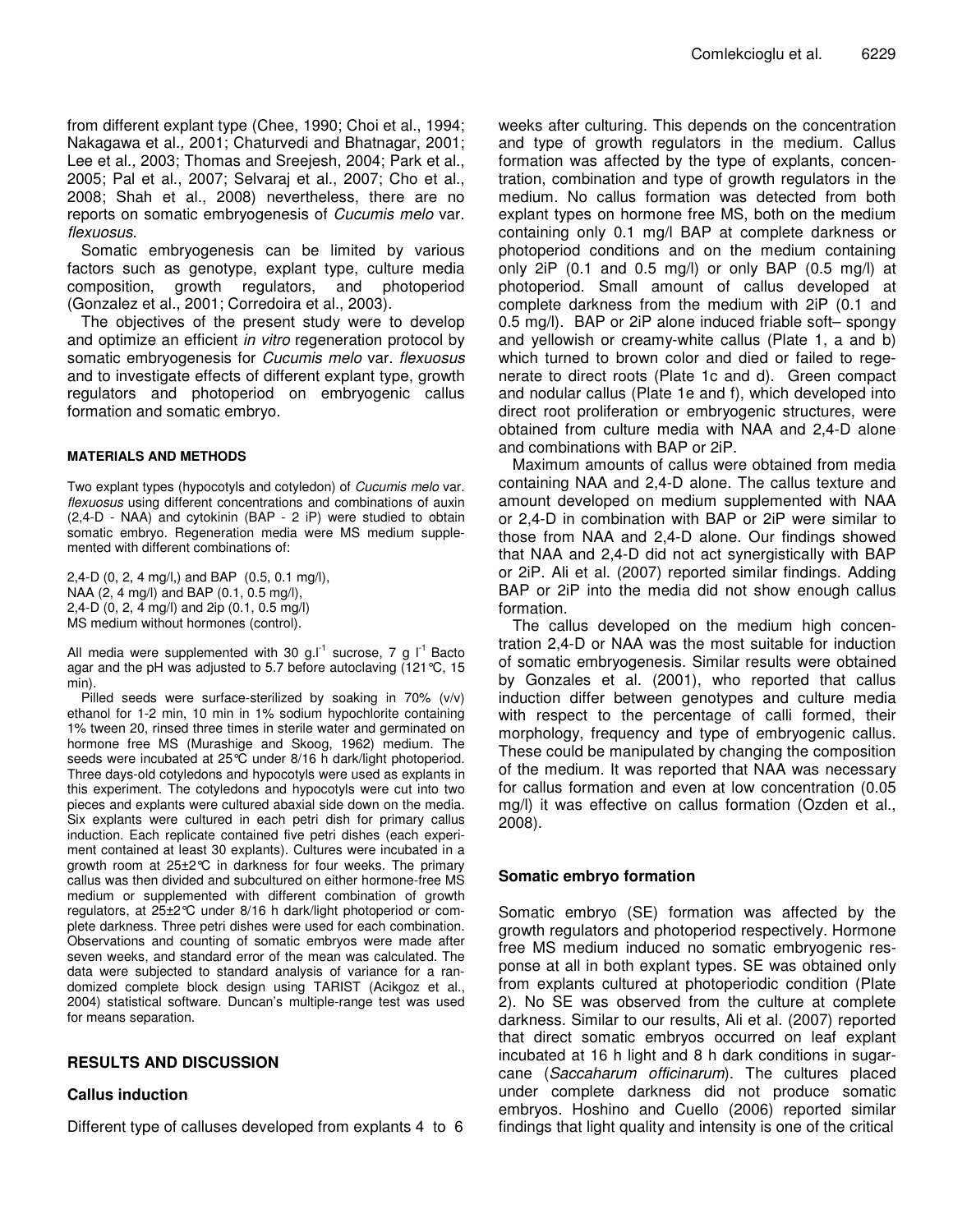

**Plate 1.** Different type of callus derived from cotyledon explants 4 to 6 weeks after culturing. **a** and **b**: Friable soft– spongy and yellowish or creamy-white callus on MS medium containing BAP. **c** and **d**: Regeneration of direct roots on medium containing BAP. **e** and **f**: green compact and nodular callus from media contained NAA.



**Plate 2.** Somatic embryos obtained from explant that cultured at photoperiodic condition, from media contained 4 mg/l 2,4-D and 0.5 mg/l BAP.

environmental factors that have effect on somatic embryos induction. Angoshtari et al. (2009) found that, light stimulated somatic embryo formation and maturation in *Brassica napus*. It has been reported that somatic embryo responses differed between genotypes. Somatic embryos were obtained at either a photoperiodic or completely dark condition in grapevine (Tangolar et al., 2008) and at dark in sweetpotato (Triqui et al., 2008). High frequency of somatic embryogenesis was observed on MS medium when 2,4-D and BAP was added. The best embryogenic response was obtained on the medium containing 4 mg/l of 2,4-D combined with 0.5 mg/l BAP from cotyledon explant (20.00±7.94 SE per petri dish). SE numbers obtained from cotyledon and hypocotyls explants were 17.33±5.51 and 16.33±3.06 per petri dish, respectively, on the medium that 2 mg/l of 2,4-D and 0.5 mg/l BAP were added. Auxin was found critical for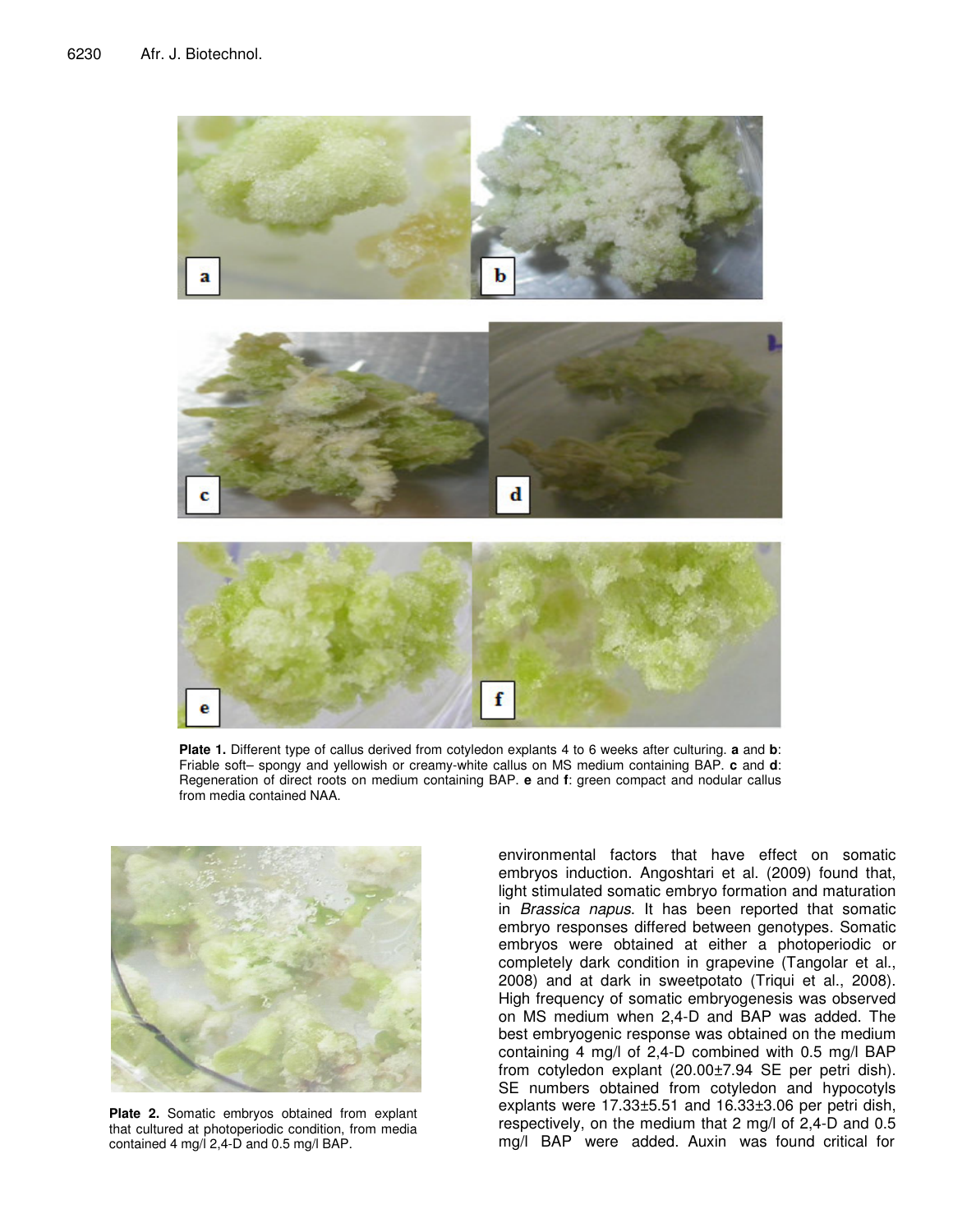| $2,4-D$<br>(mg/l) | <b>NAA</b><br>(mg/l) | <b>BAP</b><br>(mg/l) | 2iP<br>(mg/l) | Cotyledon<br><b>Hypocotyl</b><br>(Mean<br><b>Mean</b><br>number of<br>number of |                            | Mean of<br>media   |  |
|-------------------|----------------------|----------------------|---------------|---------------------------------------------------------------------------------|----------------------------|--------------------|--|
|                   |                      |                      |               | $SE$ Petri <sup>-1</sup> )                                                      | $SE$ Petri <sup>-1</sup> ) |                    |  |
| $\blacksquare$    |                      | $\blacksquare$       |               | 0.00                                                                            | 0.00                       | 0.001              |  |
| 2.0               |                      | 0.0                  |               | $1.67 \pm 1.15$                                                                 | 4.67±3.51                  | 3.17 i             |  |
| 2.0               |                      | 0.1                  |               | 8.67±5.51                                                                       | $2.00 \pm 2.00$            | 5.34 e             |  |
| 2.0               |                      | 0.5                  |               | 16.33±3.06                                                                      | 17.33±5.51                 | 16.83 a            |  |
| 2.0               |                      |                      | 0.0           | 0.00                                                                            | 0.00                       | 0.001              |  |
| 2.0               |                      |                      | 0.1           | $1.67 \pm 1.15$                                                                 | $5.00 \pm 3.61$            | 3.33 h             |  |
| 2.0               |                      |                      | 0.5           | $1.33 + 1.15$                                                                   | $2.00 + 1.00$              | 2.00 k             |  |
| 4.0               |                      | 0.0                  |               | $1.67 \pm 1.53$                                                                 | $1.67 \pm 1.15$            | 2.00 k             |  |
| 4.0               |                      | 0.1                  |               | $2.00 \pm 1.00$                                                                 | $8.67 \pm 2.08$            | 5.34 e             |  |
| 4.0               |                      | 0.5                  |               | $6.33 \pm 3.21$                                                                 | 20.00±7.94                 | 13.17 <sub>b</sub> |  |
| 4.0               |                      |                      | 0.0           | 0.00                                                                            | 0.00                       | 0.001              |  |
| 4.0               |                      |                      | 0.1           | 0.00                                                                            | 0.00                       | 0.001              |  |
| 4.0               |                      |                      | 0.5           | 5.67±3.79                                                                       | $6.67 \pm 3.99$            | 6.17 <sub>d</sub>  |  |
|                   | 2.0                  | 0.0                  |               | $1.33 + 0.58$                                                                   | 2.00±2.00                  | 2.00 k             |  |
|                   | 2.0                  | 0.1                  |               | $4.33 \pm 3.51$                                                                 | $3.00 + 2.00$              | $3.67$ g           |  |
|                   | 2.0                  | 0.5                  |               | $9.67 \pm 2.53$                                                                 | $6.33 \pm 5.13$            | 8.00 <sub>c</sub>  |  |
|                   | 4.0                  | 0.0                  |               | $1.00 \pm 1.00$                                                                 | $2.33 \pm 2.08$            | 2.50j              |  |
|                   | 4.0                  | 0.1                  |               | $2.33 \pm 2.08$                                                                 | $3.33 + 4.16$              | $4.25$ f           |  |
|                   | 4.0                  | 0.5                  |               | $3.33 \pm 2.08$                                                                 | $4.00 \pm 3.61$            | $3.67$ g           |  |
|                   |                      | 0.1                  |               | 0.00                                                                            | 0.00                       | 0.001              |  |
|                   |                      | 0.5                  |               | 0.00                                                                            | 0.00                       | 0.001              |  |
|                   |                      |                      | 0.1           | 0.00                                                                            | 0.00                       | 0.001              |  |
|                   |                      |                      | 0.5           | 0.00                                                                            | 0.00                       | $0.00$             |  |

| Table 1. Somatic embryos (SE) from hypocotyl and cotyledons explants cultured in different growth |  |  |  |  |
|---------------------------------------------------------------------------------------------------|--|--|--|--|
| regulators combination.                                                                           |  |  |  |  |

Means having the same letter in columns are not significantly different by Duncan's multiple range test (P <  $0.01$ ).

induction of somatic embryogenesis and at the same time the two tested cytokinins (BAP and 2iP) at any concentrations acted synergistically with auxin. Increasing concentration of cytokinin resulted to higher SE formation. Somatic embryo formation increased when the medium contained 2,4-D and supplemented with high level of BAP. Few SE was observed on medium containing only auxin (2,4-D or NAA). However, when cytokinin was added, the number of SE increased. Number of SE on the medium of 0.5 mg/l BAP was higher than that obtained with 0.1 mg/l BAP (Table 1). In the present study it was seen that plant growth regulators and auxincytokinin balance were effective on somatic embryo formation. Cytokinins had significant effects on somatic embryogenesis and high concentration (0.5 mgl<sup>-1</sup>) was more effective. Similar results were obtained by Singh and Chaturvedi (2009) who reported that the effects of cytokinins on somatic embryogenesis were significant and mandatory for the differentiation of somatic embryos. Triqui et al., (2008) reported that somatic embryogenesis varies with the genotype and interaction between the combination of growth regulators and the genotype was significant. Corredoira et al. (2003) found that the explants incubated on the medium including  $0.1 \text{ mg/l} \text{ BA}$ + 0.1 mg/l NAA showed high percentage of somatic embryo.

In conclusion, the present study showed that, callus induction and SE were strongly affected by plant growth regulators and culture conditions. The medium containing both auxin and cytokinin at any concentration was capable of inducing the formation of SE but differences were observed based on the type and concentration of plant growth regulators and light conditions.

#### **REFERENCES**

- Acikgoz N, Ilker E, Gokcol A (2004). Biyolojik arastırmaların bilgisayarda degerlendirilmeleri. Ege Universitesi Tohum Teknoloji ve Uygulama ve Arastırma Merkezi Yay, Izmir.
- Ali A, Naz S, Iqbal J (2007). Effect of different explants and media compositions for efficient somatic embryogenesis in sugarcane (Saccaharum officinarum) Pak. J. Bot. 39(6): 1961-1977.
- Angoshtari R, Tavakkol Afshari R, Kalantariş S, Omidi M (2009). Effects of Abscisic Acid on Somatic Embryogenesis and Induction of Desiccation Tolerance in *Brassica napus*. Asian J. Plant Sci. 8(4):